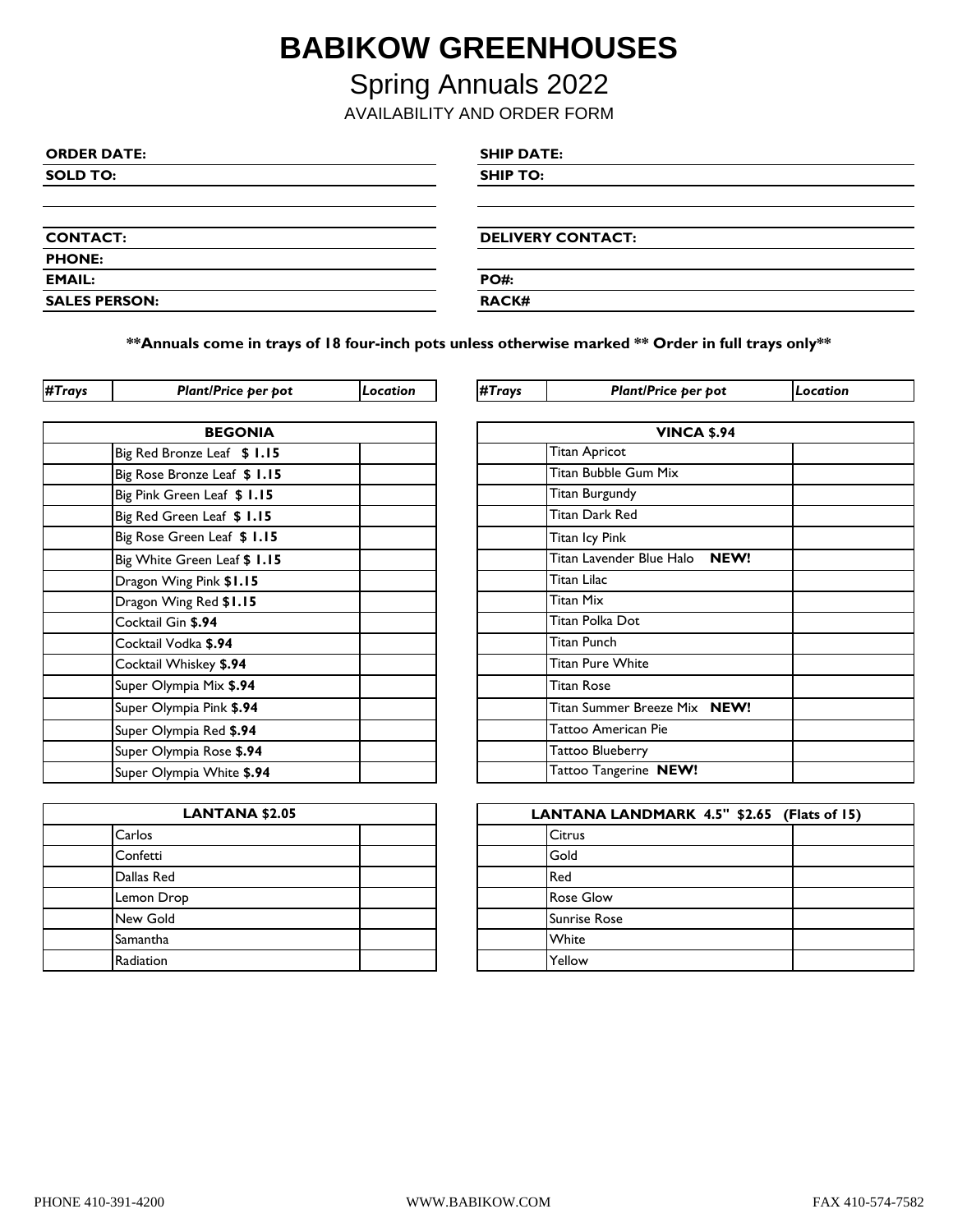| #Trays     | <b>Plant/Price per pot</b> | Location |                            | #Trays<br><b>Plant/Price per pot</b> |           | Location |
|------------|----------------------------|----------|----------------------------|--------------------------------------|-----------|----------|
|            | <b>AGERATUM \$.94</b>      |          | <b>COLEUS (SUN) \$2.05</b> |                                      |           |          |
| Aloha Blue |                            |          |                            | Campfire                             |           |          |
|            |                            |          |                            |                                      | lDefiance |          |

| <b>ALTERNANTHERA \$2.05</b> |  | <b>Electric Lime</b> |
|-----------------------------|--|----------------------|
| <b>Purple Prince</b>        |  | <b>Heartbreaker</b>  |
| <b>Red Thread</b>           |  | lHenna Red           |
| True Yellow                 |  | <b>Inky Fingers</b>  |

| <b>ALYSSUM \$.94</b>           |  | <b>Mixed Coleus</b> |
|--------------------------------|--|---------------------|
| Clear Crystal Lavender Shades  |  | <b>New Orleans</b>  |
| Clear Crystal Mix              |  | Pineapple           |
| <b>Clear Crystal White</b>     |  | <b>Ruby Slipper</b> |
| <b>Easter Bonnet Deep Pink</b> |  | Sea Urchin          |

| <b>ANGELONIA</b>             |  | Special Effects NEW!        |
|------------------------------|--|-----------------------------|
| Archangel Cherry Red \$2.05  |  | Sunlover Gays Delight       |
| Archangel Dark Purple \$2.05 |  | Solar Red                   |
| Archangel Pink \$2.05        |  | Solar Shadow                |
| Archangel White \$2.05       |  | Sunset                      |
| Serena Blue \$.94            |  | Vino                        |
| Serena Purple \$.94          |  | Wasabi                      |
| Serena Rose \$.94            |  | \$.94<br>Wizard Mix (SHADE) |
| Serena Waterfall Mix \$.94   |  |                             |
| Serena White \$.94           |  | COSMOS \$.                  |
| <b>Serenita Pink \$.94</b>   |  | Sonata Pink                 |
|                              |  |                             |

| <b>BACOPA \$2.05</b> |  | Sonata White                     |  |
|----------------------|--|----------------------------------|--|
| Betty Dark Blue      |  | <b>Isulphureus Mandarin NEW!</b> |  |
| <b>Betty White</b>   |  |                                  |  |

| CALADIUM 4.5" \$3.10 (Flats of 15) | Floral Lace Mix N         |
|------------------------------------|---------------------------|
| Candidum (White)                   |                           |
| Carolyn Whorton (Rose)             | DICI                      |
| Florida Elise (Pink)               | <b>Emerald Falls</b>      |
| Miss Muffet (Lime)                 | Silver Falls              |
| Mrs. WB Haldeman (Pink)            |                           |
| Postman Joyner (Red)               | <b>DOROT</b>              |
| Rosebud (Hot Pink)                 | <b>Mezoo Trailing Red</b> |
| <b>White Queen</b>                 |                           |

| <b>CALIBRACHOA \$2.05 NEW!</b> |  |
|--------------------------------|--|
| Cabaret Blue Midnight          |  |
| Cabaret Bright White           |  |
| Cabaret Diva Orange            |  |
| Cabaret Golden Yellow          |  |
| Cabaret Light Pink             |  |
| Cabaret Orange                 |  |
| Cabaret Pink                   |  |
| Cabaret Red                    |  |

| <b>CELOSIA \$.94</b> |            |  |  |  |  |
|----------------------|------------|--|--|--|--|
|                      | Castle Mix |  |  |  |  |

| #Trays | Plant/Price per pot          | Location |  |  |  |  |  |
|--------|------------------------------|----------|--|--|--|--|--|
|        | <b>COLEUS (SUN) \$2.05</b>   |          |  |  |  |  |  |
|        | Campfire                     |          |  |  |  |  |  |
|        | Defiance                     |          |  |  |  |  |  |
|        | Electric Lime<br><b>NEW!</b> |          |  |  |  |  |  |
|        | Heartbreaker                 |          |  |  |  |  |  |
|        | Henna Red                    |          |  |  |  |  |  |
|        | <b>Inky Fingers</b>          |          |  |  |  |  |  |
|        | Lifelime                     |          |  |  |  |  |  |
|        | <b>Mixed Coleus</b>          |          |  |  |  |  |  |
|        | <b>New Orleans</b>           |          |  |  |  |  |  |
|        | Pineapple                    |          |  |  |  |  |  |
|        | Ruby Slipper                 |          |  |  |  |  |  |
|        | Sea Urchin                   |          |  |  |  |  |  |
|        | Saturn                       |          |  |  |  |  |  |
|        | Special Effects NEW!         |          |  |  |  |  |  |
|        | Sunlover Gays Delight        |          |  |  |  |  |  |
|        | Solar Red                    |          |  |  |  |  |  |
|        | Solar Shadow                 |          |  |  |  |  |  |
|        | Sunset                       |          |  |  |  |  |  |
|        | Vino                         |          |  |  |  |  |  |
|        | Wasabi                       |          |  |  |  |  |  |
|        | Wizard Mix (SHADE)<br>\$.94  |          |  |  |  |  |  |

| COSMOS \$.94 |                          |  |  |  |
|--------------|--------------------------|--|--|--|
|              | <b>Sonata Pink</b>       |  |  |  |
|              | Sonata Purple Shades     |  |  |  |
|              | Sonata White             |  |  |  |
|              | sulphureus Mandarin NEW! |  |  |  |

| DIANTHUS \$.94 |                             |  |  |  |  |
|----------------|-----------------------------|--|--|--|--|
|                | <b>Floral Lace Mix NEW!</b> |  |  |  |  |

| DICHONDRA \$.94 |                      |  |  |  |
|-----------------|----------------------|--|--|--|
|                 | <b>Emerald Falls</b> |  |  |  |
|                 | Silver Falls         |  |  |  |

| <b>DOROTHEANTHUS \$2.05</b> |  |  |  |
|-----------------------------|--|--|--|
| Mezoo Trailing Red          |  |  |  |
|                             |  |  |  |

Indivisa **DRACAENA SPIKE \$2.05**

Silverdust **DUSTY MILLER \$.94**

Crystal White **EUPHORBIA 4.5" \$3.10 (Flats of 15)**

Silver Dollar **NEW! EUCALYPTUS \$.94**

**GOMPHRENA \$.94**

Gnome Purple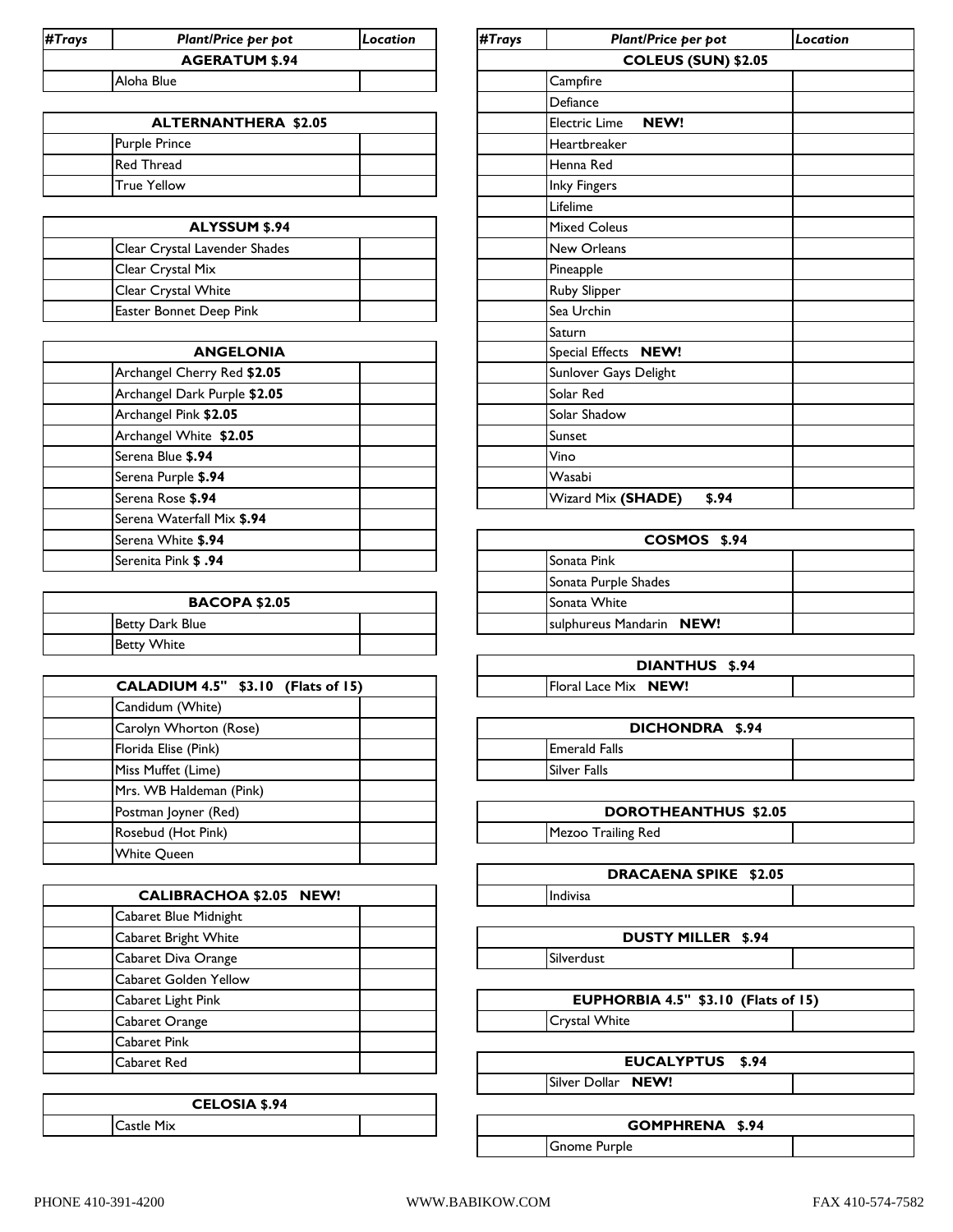| #Trays            |        | <b>Plant/Price per pot</b> | Location             | #Trays<br><b>Plant/Price ber bot</b> |                  | Location |
|-------------------|--------|----------------------------|----------------------|--------------------------------------|------------------|----------|
| HELIOTROPE \$2.05 |        |                            | MEUHLENBECKIA \$2.05 |                                      |                  |          |
|                   | Marine | NEW!                       |                      |                                      | <b>Wire Vine</b> |          |

| <b>HELICHRYSUM \$2.05</b>                |  | <b>NEW GUIN</b>   |
|------------------------------------------|--|-------------------|
| Silver Licorice Plant (trailing)<br>NEW! |  | Sonic Deep Purple |

| <b>HYPOESTES \$.94</b> |  |  | Sonic Lavender Light NEW! |      |
|------------------------|--|--|---------------------------|------|
| Splash Pink            |  |  | Sonic Orange              |      |
| Splash Red             |  |  | <b>Sonic Pink</b>         |      |
| Splash Rose            |  |  | Sonic Salmon              |      |
| Splash White           |  |  | Sonic Sweet Cherry        | NEW! |

| <b>IMPATIENS BEACON SERIES \$.94</b> | Sonic Sweet Purple             |
|--------------------------------------|--------------------------------|
| Beacon Bright Red                    | Sonic White                    |
| <b>Beacon Coral</b>                  |                                |
| Beacon Formula Mix NEW!              | <b>OSTEOSPERMUM 4.5" \$2.6</b> |
| Beacon Orange                        | Akila Grand Canyon Mix         |
| <b>Beacon Rose</b>                   | Akila Lavender Shades          |
| <b>Beacon Violet Shades</b>          | Akila Purple                   |
| <b>Beacon White</b>                  | Akila White Purple Eye         |

| <b>IMPATIENS SUNPATIENS \$2.05</b> | <b>PENNISETUM</b>          |
|------------------------------------|----------------------------|
| Compact Blush Pink                 | Fireworks                  |
| Compact Electric Orange            | Rubrum                     |
| Compact Hot Pink                   |                            |
| Compact Lilac NEW!                 | P                          |
| Compact Orchid Blush<br>NEW!       | <b>Butterfly Deep Pink</b> |
| Compact Pink Candy                 | <b>Butterfly Red</b>       |
| Compact Purple                     | <b>Butterfly White</b>     |
| Compact Red                        |                            |
| Compact White                      | РF                         |

| <b>IPOMOEA \$2.05</b> |  |                 |
|-----------------------|--|-----------------|
| Ace of Spades         |  |                 |
| <b>Blackie</b>        |  | Dreams Burgundy |
| Marguerite            |  | Dreams Midnight |
| Tricolor              |  | Dreams Mix      |

| <b>IVY-HEDERA ASSORTED \$2.05</b>    |  |  | <b>IDreams Red</b> |
|--------------------------------------|--|--|--------------------|
| Assorted Varieties of Variegated Ivy |  |  | Dreams White       |

| MARIGOLD \$.94                  |                                |
|---------------------------------|--------------------------------|
| Fireball, multi color one plant | <b>SPREADING PETUNIA \$</b>    |
| Janie Bright Yellow             | Easy Wave Beachcomber Mix NEW! |
| Janie Deep Orange               | Easy Wave Blue                 |
| Janie Spry                      | Easy Wave Formula Mix          |
| Safari Scarlet                  | Easy Wave Great Lakes Mix      |
| Safari Yellow Fire              | Easy Wave Lavender Blue Sky    |
| Strawberry Blonde               | Easy Wave Red                  |
| Taishan Orange                  | Easy Wave White                |
| <b>Taishan Yellow</b>           | <b>Wave Pink</b>               |
| Vanilla (Sweet Cream)           | <b>Wave Purple</b>             |

| #Trays<br><b>Plant/Price per pot</b> |                      | <i><b>Location</b></i> |
|--------------------------------------|----------------------|------------------------|
|                                      | MEUHLENBECKIA \$2.05 |                        |
|                                      | <b>Wire Vine</b>     |                        |

| <b>NEW GUINEA IMPATIENS</b><br>\$2.05 |                                   |  |  |  |
|---------------------------------------|-----------------------------------|--|--|--|
|                                       | Sonic Deep Purple                 |  |  |  |
|                                       | Sonic Deep Red                    |  |  |  |
|                                       | Sonic Lavender Light NEW!         |  |  |  |
|                                       | Sonic Orange                      |  |  |  |
|                                       | Sonic Pink                        |  |  |  |
|                                       | Sonic Salmon                      |  |  |  |
|                                       | NEW!<br><b>Sonic Sweet Cherry</b> |  |  |  |
|                                       | Sonic Sweet Orange                |  |  |  |
|                                       | Sonic Sweet Purple                |  |  |  |
|                                       | Sonic White                       |  |  |  |

| OSTEOSPERMUM 4.5" \$2.65 (Flats of 15) Early Spring!! |  |
|-------------------------------------------------------|--|
| Akila Grand Canyon Mix                                |  |
| Akila Lavender Shades                                 |  |
| Akila Purple                                          |  |
| Akila White Purple Eye                                |  |

| <b>PENNISETUM 4.5"</b> | $$3.45$ (Flats of 15) |  |
|------------------------|-----------------------|--|
| Fireworks              |                       |  |
| <b>Rubrum</b>          |                       |  |

| <b>PENTAS \$.94</b> |                            |  |  |
|---------------------|----------------------------|--|--|
|                     | <b>Butterfly Deep Pink</b> |  |  |
|                     | <b>Butterfly Red</b>       |  |  |
|                     | <b>Butterfly White</b>     |  |  |

| PERILLA \$2.05 |          |  |  |  |
|----------------|----------|--|--|--|
|                | Tricolor |  |  |  |

| PETUNIA \$.94       |  |  |  |
|---------------------|--|--|--|
| Dreams Burgundy     |  |  |  |
| Dreams Midnight     |  |  |  |
| <b>Dreams Mix</b>   |  |  |  |
| <b>Dreams Pink</b>  |  |  |  |
| <b>Dreams</b> Red   |  |  |  |
| <b>Dreams White</b> |  |  |  |
| Madness Yellow      |  |  |  |

| <b>SPREADING PETUNIA \$1.40</b> |                                |  |  |  |
|---------------------------------|--------------------------------|--|--|--|
|                                 | Easy Wave Beachcomber Mix NEW! |  |  |  |
|                                 | Easy Wave Blue                 |  |  |  |
|                                 | Easy Wave Formula Mix          |  |  |  |
|                                 | Easy Wave Great Lakes Mix      |  |  |  |
|                                 | Easy Wave Lavender Blue Sky    |  |  |  |
|                                 | Easy Wave Red                  |  |  |  |
|                                 | Easy Wave White                |  |  |  |
|                                 | <b>Wave Pink</b>               |  |  |  |
|                                 | Wave Purple                    |  |  |  |